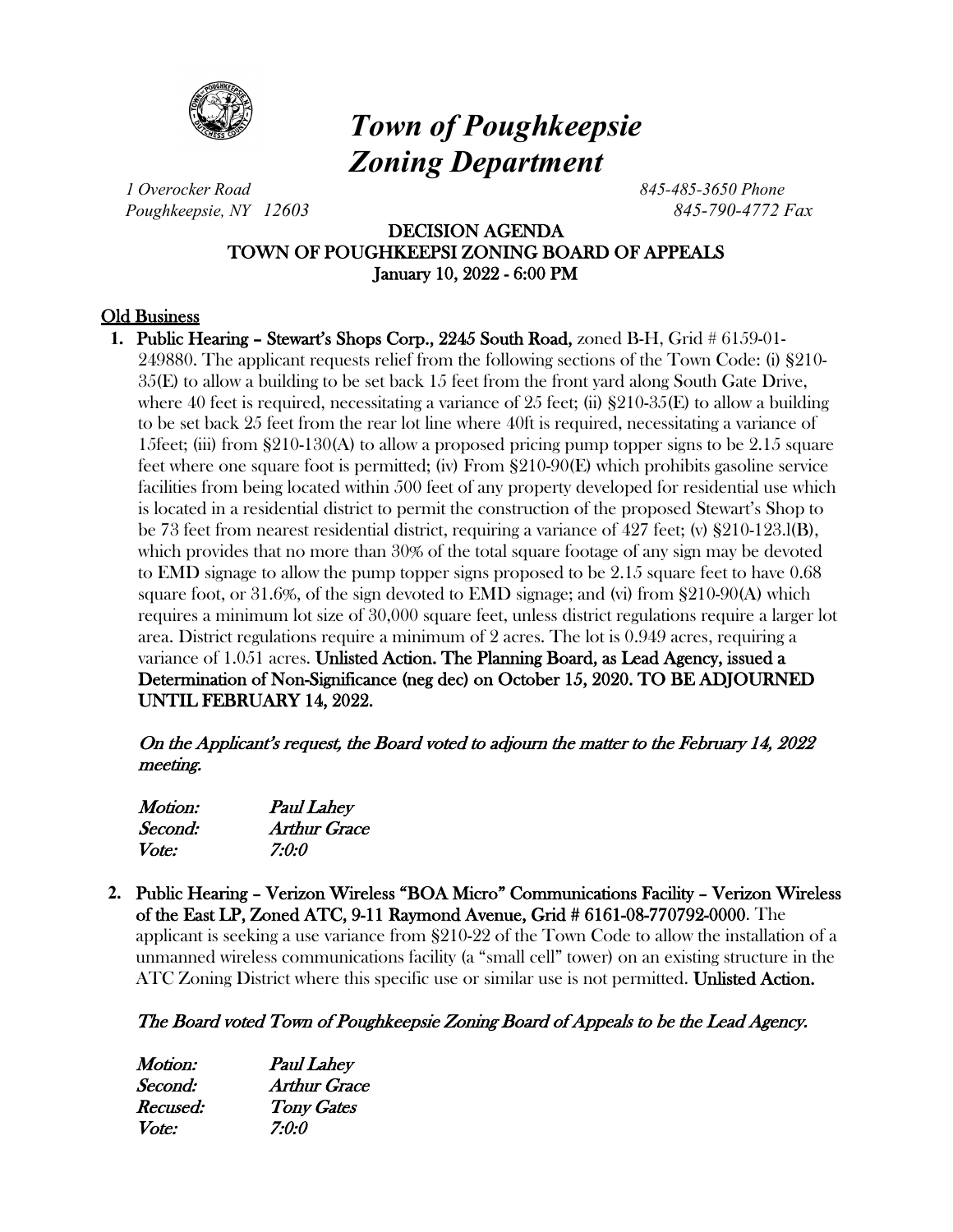The Board determined that the proposed action would not have an adverse effect on the environment and thereafter issued a negative declaration

| Motion:  | <b>Paul Lahey</b>   |
|----------|---------------------|
| Second:  | <b>Arthur Grace</b> |
| Recused: | <b>Tony Gates</b>   |
| Vote:    | 7:0:0               |

The Board voted to grant requested variance.

| <b>Paul Lahey</b>   |
|---------------------|
| <b>Arthur Grace</b> |
| <b>Tony Gates</b>   |
| 7:0:0               |
|                     |

#### **New Business**

**3.** Public Hearing – Special Use Permit – Journey Support Services, Zylynya and Sharifa Daisley 83 Innis Avenue, Grid # 6162-19-669056-0000. The applicants are seeking a special use permit pursuant to §210-74(C)(2) of the Town Code to permit the conducting of a home occupation (counseling services) at a residence. Unlisted Action.

### The Board voted Town of Poughkeepsie Zoning Board of Appeals to be the Lead Agency.

| Motion:      | <b>Paul Lahey</b>   |
|--------------|---------------------|
| Second:      | <b>Arthur Grace</b> |
| Recused:     | Larry Slomin        |
| <i>Vote:</i> | 7:0:0               |

The Board determined that the proposed action would not have an adverse effect on the environment and thereafter issued a negative declaration

| Motion:  | <b>Paul Lahey</b>   |
|----------|---------------------|
| Second:  | Christine Soricelli |
| Recused: | Larry Slomin        |
| Vote:    | 7:0:0               |

The Board voted to grant requested Special Use Permit to permit counselling services at residence-home occupation.

| Motion:  | <b>Paul Lahey</b>   |
|----------|---------------------|
| Second:  | <b>Arthur Grace</b> |
| Recused: | <b>Tony Gates</b>   |
| Vote:    | 7:0:0               |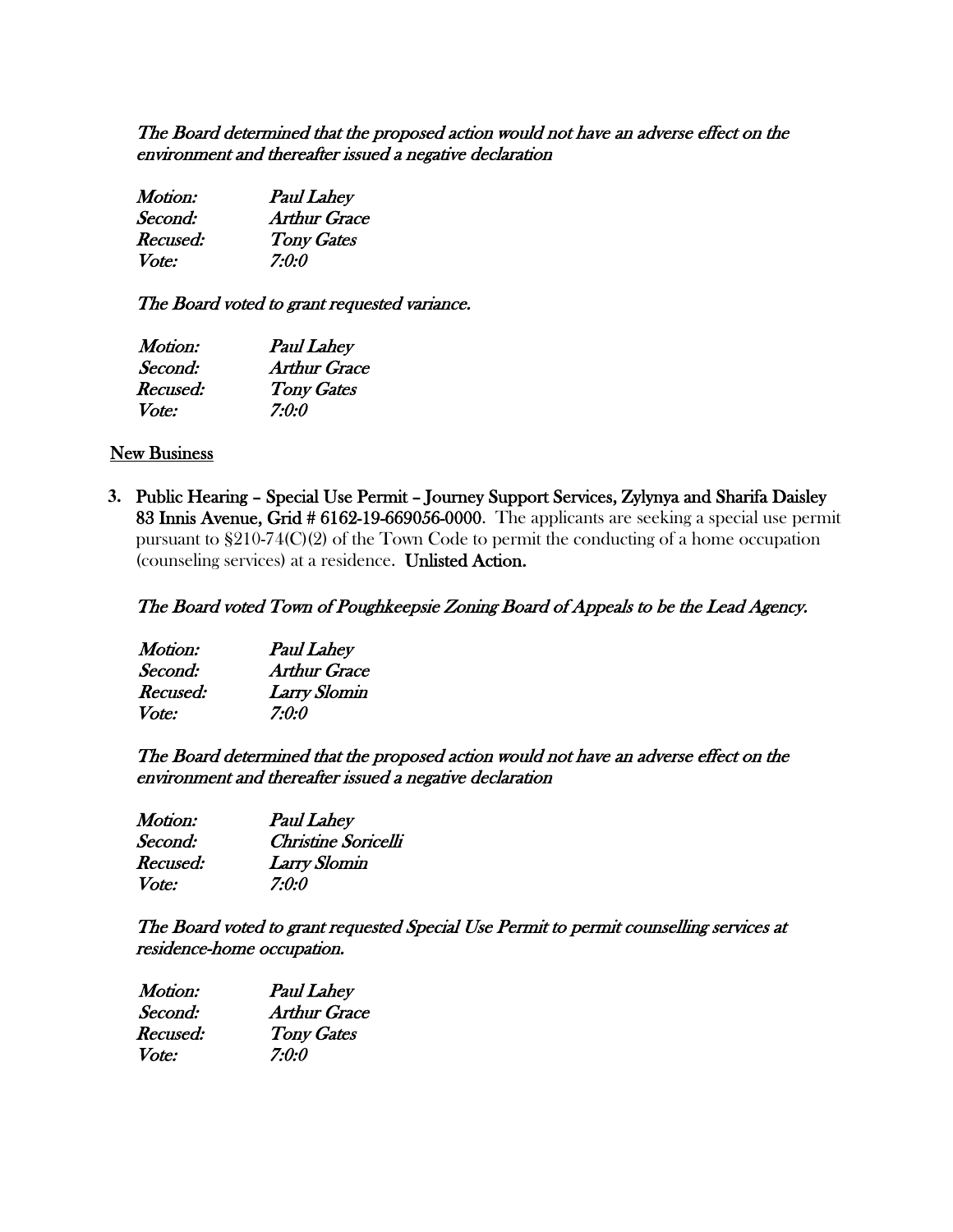**4.** Public Hearing – Sign Variance – FATM Propertied LLC, 2555 South Road, Grid # 6060-02- 994630-0000. The applicant is seeking a variance from §210-127(B) of the Town Code to legalize an existing monument sign that is not located at a functioning entrance to the site. Unlisted Action.

# The Board voted Town of Poughkeepsie Zoning Board of Appeals to be the Lead Agency.

| <i>Motion:</i> | <b>Paul Lahey</b> |
|----------------|-------------------|
| Second:        | Arthur Grace      |
| <i>Vote:</i>   | 7:0:0             |

The Board determined that the proposed action would not result in any significant adverse environmental impact and therefore issued a Short Environmental Assessment Form – Part 2 Impact Assessment.

| Motion:      | <b>Paul Lahey</b>   |
|--------------|---------------------|
| Second:      | <b>Arthur Grace</b> |
| <i>Vote:</i> | 7:0:0               |

The Board voted to grant the requested variance.

| Motion:      | <b>Arthur Grace</b> |
|--------------|---------------------|
| Second:      | Christine Soricelli |
| <i>Vote:</i> | 7:0:0               |

**5.** Public Hearing – Pool – Anthony and Dina Cuchelo, 36 Carmen Drive, Grid # 6260-03- 373115-0000. The applicants are seeking a variance from §210-107(C) of the Town Code, which requires a pool to be set back 15 feet from the side lot line, to permit the installation of an in ground pool to be located 8 feet from the side property line, requiring a variance of 7 feet. Type II Action.

The Board voted to grant the requested 7 feet side yard variance for a Pool.

| Motion:      | Arthur Grace                           |
|--------------|----------------------------------------|
| Second:      | Christine Soricelli                    |
| Recused:     | <b>Phyllis Capone &amp; Tony Gates</b> |
| <i>Vote:</i> | 7:0:0                                  |

**6.** Public Hearing – Addition – Jeffery McDonough, 14 Cathy Road, Grid # 6161-03-182178- 0000. The applicant is seeking variances from §210-16(E) of the Town Code, which requires a front yard setback of 30 feet and a side yard setback of 20 feet, to permit the construction of an addition to the existing house to be located 27.9 feet from the front property line and 8.8 feet from the side property line, requiring variances of 2.1 feet and 11.2 feet respectively. Type  $\rm{II}$ Action.

# The Board voted to grant the requested variances.

Motion: Phyllis Capone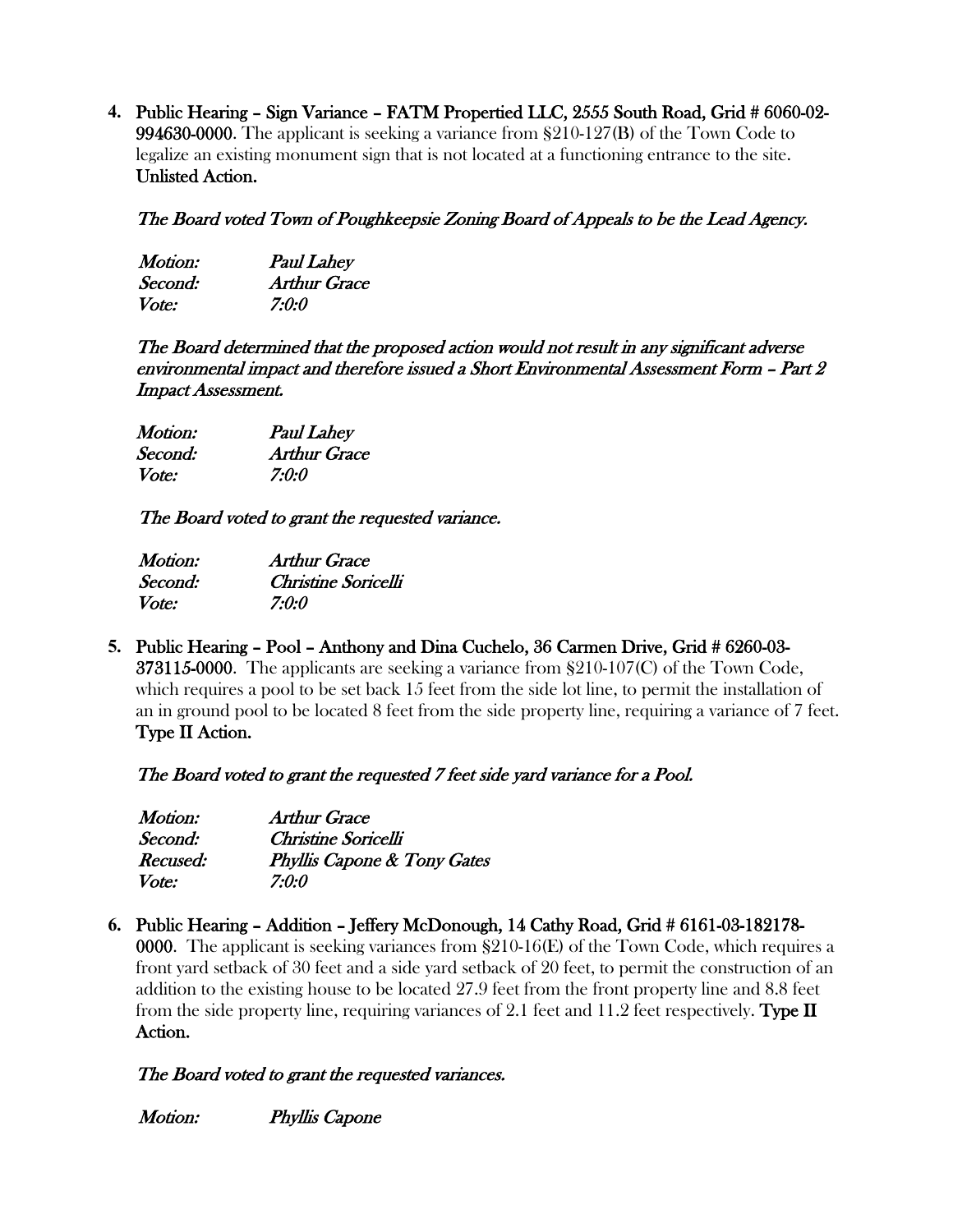| Second: | Christine Soricelli |
|---------|---------------------|
| Vote:   | 7:0:0               |

**7.** Public Hearing – Residence/2 Car Garage – Owner: Stephen and Elizabeth Fonda, Represented by: KBL Corp. Kevin Lund, 191 Vassar Road, Grid # 6259-01-464877-0000. The applicant is seeking variances from §210-16(E) of the Town Code, which requires a side yard setback of 20 feet, to permit the reconstruction of a 36' by 30' residence, and the addition of an attached garage, to be located 6.5 feet from the southern side property line, and 8.86 feet from the northern side property line, requiring variances of 13.5 feet and 11.14 feet, respectively. Type II Action.

# The Board voted to grant the requested variances.

| Motion:      | <b>Larry Slomin</b> |
|--------------|---------------------|
| Second:      | <b>Paul Lahey</b>   |
| <i>Vote:</i> | 7:0:0               |

**8.** Public Hearing – Height Variance – Raymond Eng. Trustee, 1998 South Road, Grid # 6159-03- **382273-0000.** The applicant is seeking variances from  $\S$  210-35(E) and 210-115(B) of the Town Code to permit the construction of a self-storage facility having a height of 55 feet where 45 feet is permitted, requiring a variance of 10 feet; consisting of 4 stories where three are permitted, requiring a variance of one story; and having 9 parking spaces where 45 are required, requiring a variance of 36 space. Planning Board will be lead agency for this application and has not yet made a SEQRA determination. Unlisted Action.

# On the Applicant's request, the Board voted to adjourn the matter to the March 14, 2022 meeting.

| Motion: | <b>Paul Lahey</b>   |
|---------|---------------------|
| Second: | <b>Arthur Grace</b> |
| Vote:   | 7:0:0               |

### Other Business

- i. Lead Agency Request from the Planning Board Diamond Point Development Self Storage Site Plan – 1998 South Road – Zoned BH, Grid # 6159-03-382273. The applicant proposes a four-story, 22,075 square feet, climate controlled storage facility with associated parking and other site improvements.
- ii. Lead Agency Request from the Planning Board Vassar College Faculty Apartments Site Plan – 71-89 Raymond Avenue – Zoned IN, Grid # 6161-04-850460. The applicant proposes construction of 48-50 unit apartment building with associated amenity center, solely as faculty housing, including demolition of one existing vacant residential structure, to be located adjacent to the existing Watson Faculty Apartments with access from Raymond Avenue.
- iii. Lead Agency Request from the Planning Board Guardian Self Storage Site Plan, Special Use Permit and Architectural Review – 20-30 Love Road – Zoned BH, Grid # 6261-01-187898. The applicant proposes a 71,200 square feet, climate controlled storage facility with associated parking and other site improvements.